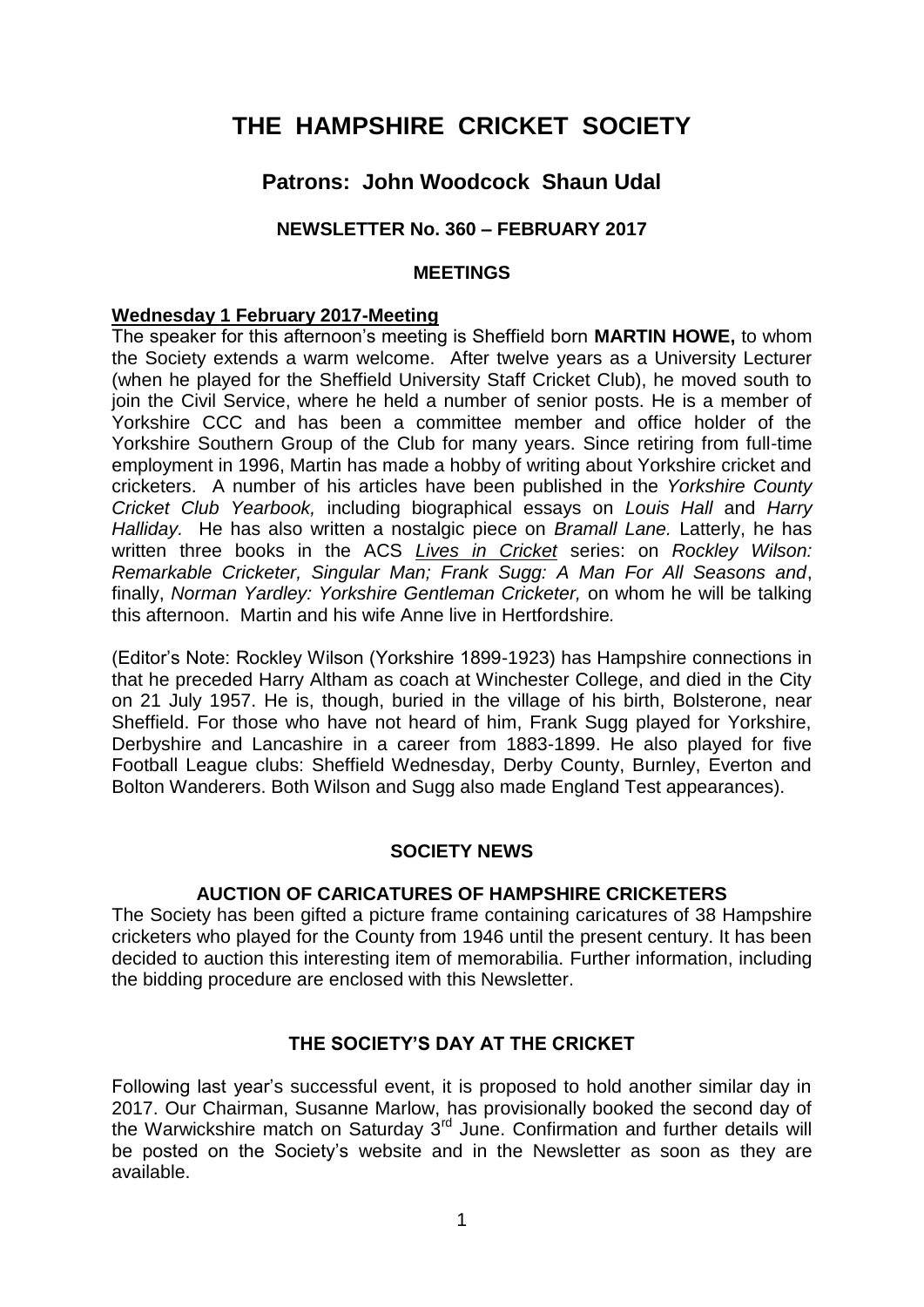# **HAMPSHIRE PLAYED THERE ONCE**

|                                     | P              | W                        |                          |    | Α                        | First | Last  |
|-------------------------------------|----------------|--------------------------|--------------------------|----|--------------------------|-------|-------|
|                                     |                |                          |                          |    |                          | Match | Match |
| <b>Cardiff Arms Park</b>            | 14             | 1                        | 5                        | 8  | $\blacksquare$           | 1921  | 1966  |
| Swansea                             | 23             | 12                       | $\overline{2}$           | 8  | 1                        | 1922  | 1999  |
| Pontypridd                          | $\overline{2}$ | 1                        | $\overline{\phantom{0}}$ | 1  | $\blacksquare$           | 1930  | 1990  |
| <b>Newport</b>                      | $\overline{2}$ | 1                        | $\overline{\phantom{0}}$ | 1  | $\blacksquare$           | 1951  | 1953  |
| <b>Neath</b>                        | 3              | 1                        | $\overline{\phantom{0}}$ | 2  | $\blacksquare$           | 1958  | 1972  |
| <b>Ebbw Vale</b>                    | 1              | $\overline{\phantom{0}}$ |                          | 1  | $\overline{\phantom{0}}$ | 1959  | 1959  |
| Cardiff, Sophia Gardens<br>(SWALEC) | 19             | 8                        | 3                        | 8  | $\overline{\phantom{0}}$ | 1968  | 2014  |
|                                     | 64             | 24                       | 10                       | 29 |                          |       |       |

# **(4) GLAMORGAN**

#### **Commentary**

Hampshire's first match against Glamorgan was at Cardiff Arms Park in 1921. Alec Kennedy took eight for 11 as the hosts were dismissed for 37 before lunch on the first morning. Hampshire responded with 183 but it was sufficient to secure victory by an innings and 32 runs. The County never won at that ground again and it was not until 61 years later, in 1982, that they won again in the Welsh capital.

No matches were played between the two Counties between 1924 and 1928 (inclusive), and then again in 1933 and 1934. The scheduled match at Swansea in 1957 was abandoned without a ball being bowled because of rain.

Glamorgan's first victory over Hampshire (both home and away) was not achieved until 1935, when they completed a 10 wicket victory at the Arms Park. It was in that match that Glamorgan's Cyril Smart famously hit Gerry Hill for 32 (664664) in one over.

One notable feature of matches between the two Counties in Wales has been the dearth of centuries by batsmen on both sides: 19 for Glamorgan and 21 for Hampshire. This is ample evidence that the wickets have generally been weighted in favour of bowlers. Such was the hold that **Derek Shackleton** held over them, that only one man reached three figures in Wales during his career (1948-1969): a quite astonishing statistic. **Jim Pressdee** scored 103 not out at Swansea in Hampshire's championship year of 1961, but he was unable to prevent his side sliding to an 83 run defeat.

For Glamorgan, it is usually the spin bowlers who have held sway. **John Clay, Jim McConnon and Don Shepherd** all enjoyed stellar moments in matches between the sides.

The only ground on which Hampshire played once was at Eugene Cross Park, Ebbw Vale, in 1959 (see over).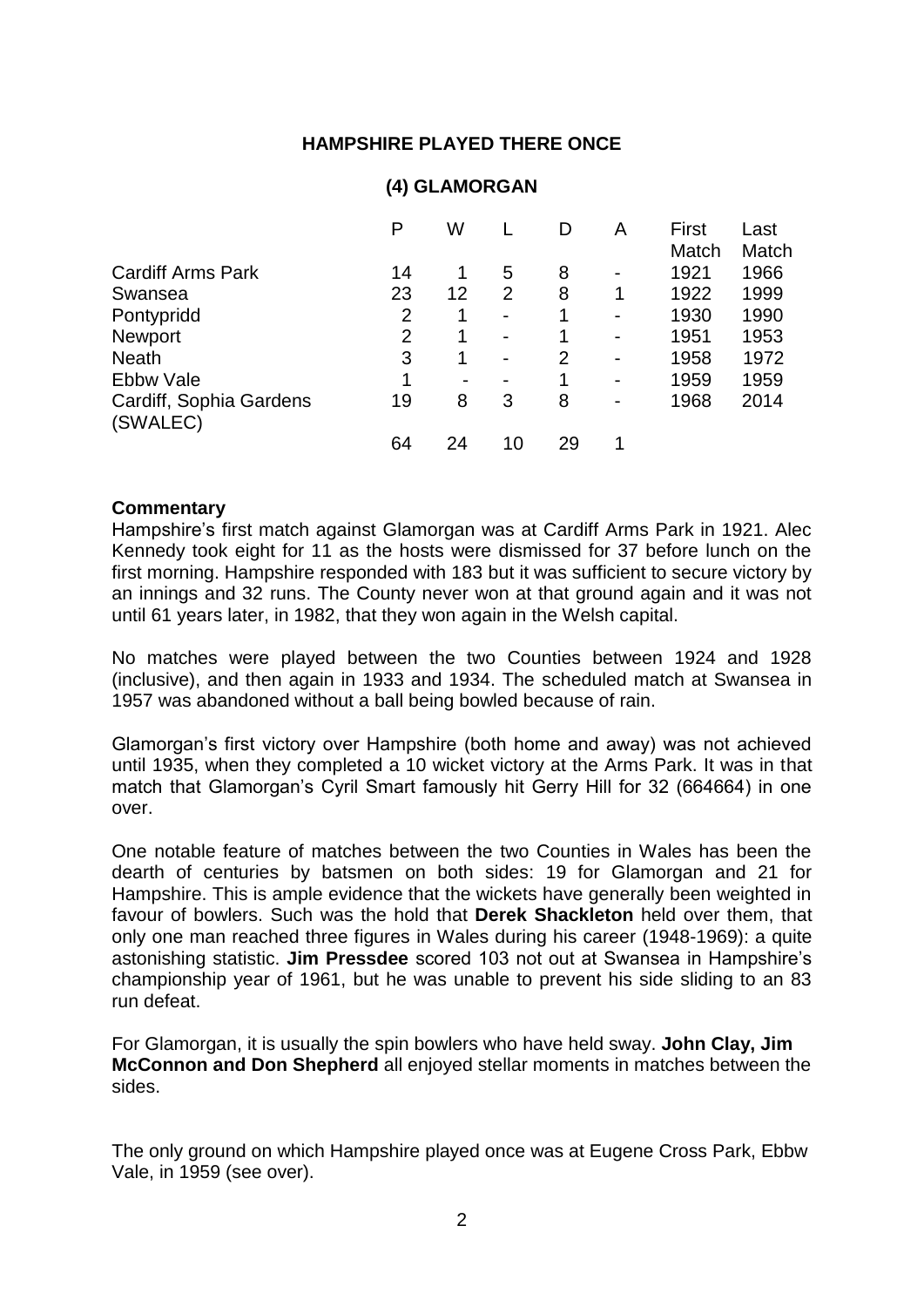#### **EBBW VALE, 1959**

#### **Scores:**

Hampshire 311 (Henry Horton 132, Colin Ingleby-Mackenzie 57; McConnon 7-99). Glamorgan 88 (Shackleton 5-32) and 10-1 Match drawn.

On the first day, Hampshire made their runs at almost a run a minute, though only the reliable Henry Horton and the flamboyant Hampshire captain really made sense of the difficult pitch. By the close, Glamorgan were struggling at 33 for 5. Shackleton went on to bowl unchanged for 30.2 overs, conceding barely a run an over. Vic Cannings (3-38) and Peter Sainsbury 2-14 off 14 overs) shared the bowling at the other end.

Intermittent rain halted Hampshire's quest for victory on the second day, when Glamorgan followed on, and no play was possible on the third.

1959 was Horton's best season as he recorded both his highest aggregate (2428 runs) and average (47.60).

#### **ERRATA**

Ian Laidlaw has tactfully pointed out an error in the October Newsletter feature regarding Hampshire on Essex grounds. The County's last match at Castle Park, Colchester, was in 2014, and not 1995 as mentioned. The editor had ascribed the former match to Chelmsford. The last appearance at Chelmsford was therefore in 2013. Hampshire's performances on both grounds should therefore read:-

|                         |     | w            |              | $\Box$ | First<br>Match | Last<br>Match |
|-------------------------|-----|--------------|--------------|--------|----------------|---------------|
| Colchester, Castle Park | 8.  | $\mathbf{3}$ | $\mathbf{3}$ | - 2    | 1920           | 2014          |
| Chelmsford              | 18. | 4            | 8            | 6      | 1927           | 2013          |

# **THE HAMPSHIRE LIBRARY**

**Test of Character: The Story of John Holder, Fast Bowler and Test Umpire by Andrew Murtagh (pub. Pitch).** This biography of John Holder is a fascinating one which will appeal to all Hampshire followers. It is, of course, written by a former team-mate and friend of long standing. The book describes its subject's life from sunny days among the cane fields in his home village of Superlative (sic) in Barbados to his initial working life as a conductor in the dark of the London Underground. He was in the second wave of West Indians to be recruited by London Transport. The support promised in Barbados regarding his arrival in London to help he and his fellow workers never materialised, but he fell in with friends of friends and began making a new life. He had played cricket at home and was soon participating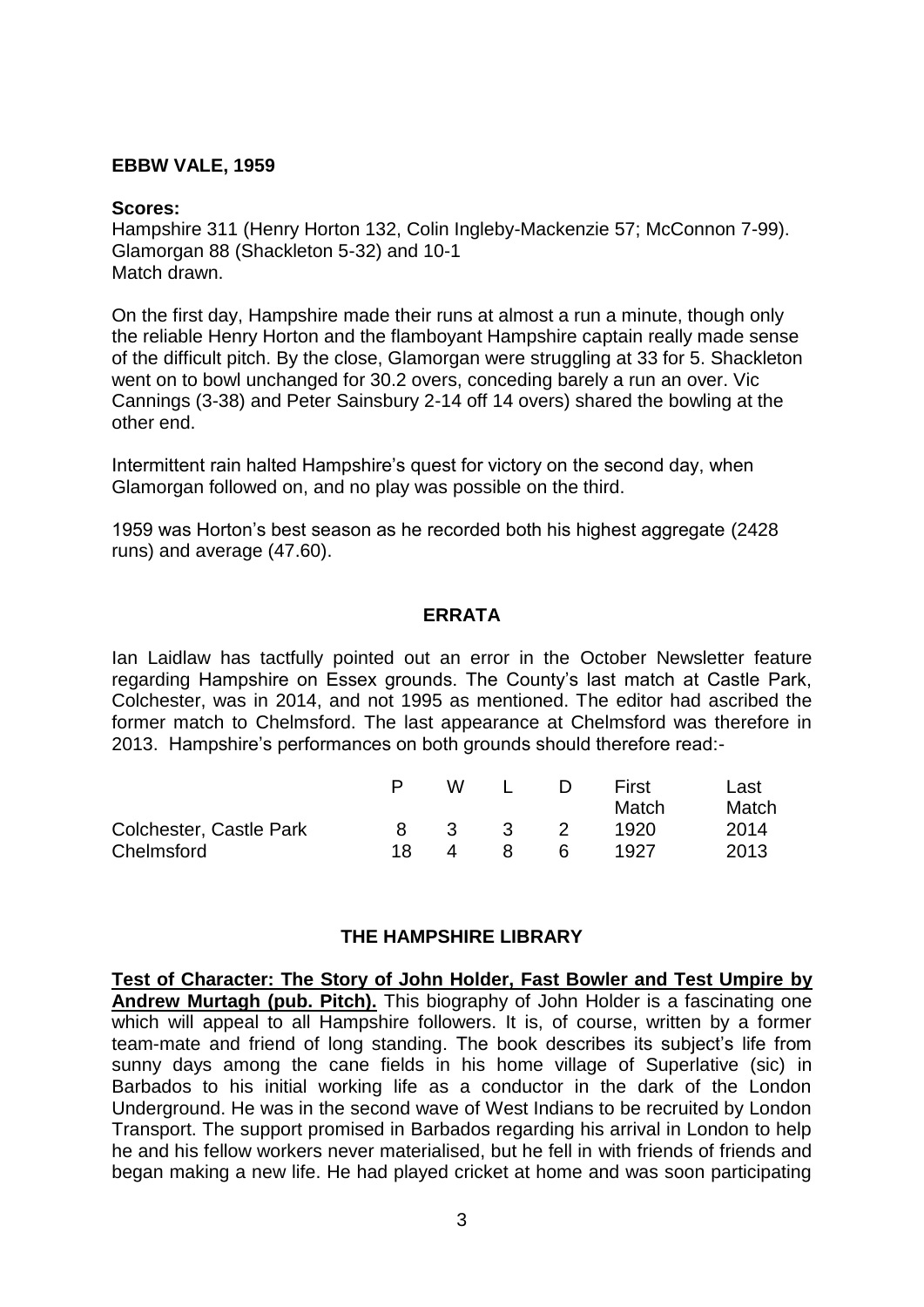in the game on his days off in the capital. Most will remember him as a fast-medium bowler with the smooth, lithe run of a natural athlete and a whippy action. It appears that when he joined Hampshire, he was genuinely fast with a front on action in the manner of the later generation of West Indian fast bowlers who dominated test cricket from 1976 for almost the next 20 years. A photograph in the book confirms the statement. However, the Hampshire coaches made him bowl with a side on action in the manner of the MCC Coaching Manual; he lost pace and eventually injured his back, which enforced an early retirement. He and his biographer graphically describe the insecure life of an uncapped player; many felt they were only ever one poor performance away from not having their contracts renewed. Among his colleagues on the staff were Alan Castell, Richard Lewis and Keith Wheatley all of whom, like Holder, enjoyed moments in the sun, but never received their county cap. (Editor's note: these four men played a combined total of 337 matches for Hampshire). Though in his final year of 1972, he claimed 13-128 at Gloucester and a hat-trick against Kent at the County Ground, he knew his back would not stand the rigours of another full season in county cricket. And so he retired from county cricket, but went on to play in the Northern Leagues and, of course, became a hugely respected umpire at both County and Test level.

The chapters on his umpiring career are every bit as interesting, and indeed enlightening, as those on his playing days. One of his main claims to fame in his latter career was that, with John Hampshire, he officiated in the first series involving neutral umpires, between Pakistan and India in 1989-90. Any series between the two countries always has the potential to become incendiary but it passed off without incident. He even survived giving out Javed Miandad leg-before. One of the highlights of the series was that it marked Sachin Tendulkar's test debut. He was, and remains, an immensely popular man, highly regarded by his peers and players alike. He should have umpired at international level more often. However, he would seem to have earned the ire of the powers-that-be by reporting the England players for ball tampering at a time when the Pakistanis were in danger of becoming pariahs for allegedly doing the same.

In his retirement, he has worked on TMS and, ironically, been employed by the ICC as a regional development officer for umpires. With the artist, Paul Trevillion, he produced the best selling book *You Are The Umpire: The Ultimate Illustrated Guide to the Laws of Cricket.* He also makes some perceptive comments on the use of the technology available to umpires to aid their decision making.

The abundance of stories told in the book of his encounters with players during his playing and umpiring career, are the very essence of a Hampshire Cricket Society meeting. All cricket followers will obtain an insightful knowledge of the game at county and international level, and its players - at all levels in the first-class game over the last 50 years.

There is much to admire about John Holder. He is a man of the utmost integrity who has overcome much adversity at various stages of his life by grasping and maximising any new opportunities that have come his way. The book is also a credit to Andy Murtagh, who continues to produce some high quality works. This book also reveals much of his own life and personality. Like his other books, it is a page turner and highly recommended.